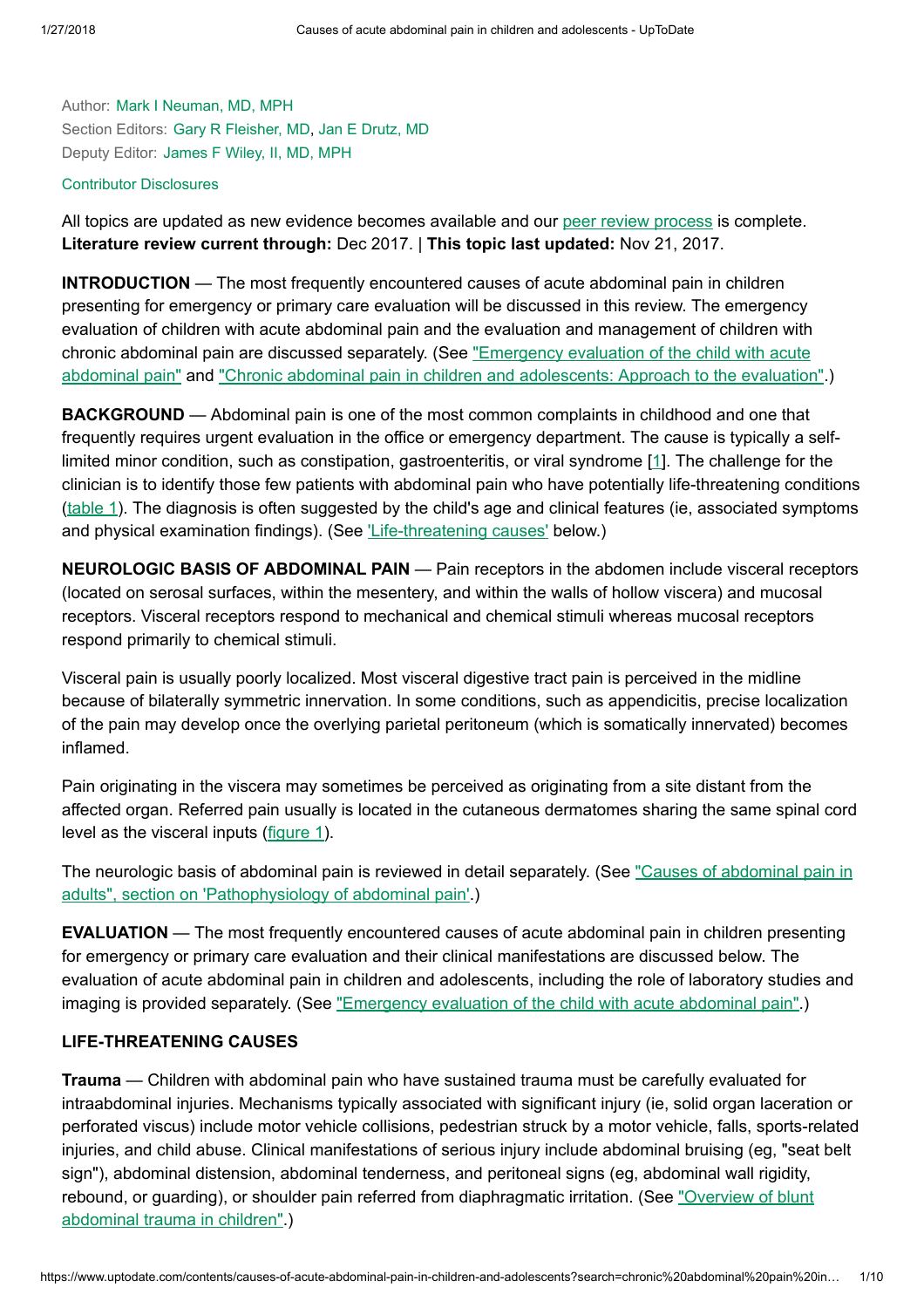Appendicitis — The three most predictive clinical features of appendicitis are pain in the right lower quadrant, guarding, and migration of periumbilical pain to the right lower quadrant. However, at least one of these manifestations is frequently absent, particularly in younger children. Clinicians should therefore consider the diagnosis of appendicitis in children who have a history of abdominal pain and vomiting, with or without fever or [focal abdominal tenderness.](https://www.uptodate.com/contents/acute-appendicitis-in-children-clinical-manifestations-and-diagnosis?sectionName=CLINICAL+MANIFESTATIONS&anchor=H5&source=see_link#H5) (See "Acute appendicitis in children: Clinical manifestations and diagnosis", section on 'Clinical manifestations'.)

Intussusception — Intussusception (invagination of a part of the intestine into itself, causing obstruction) typically occurs among children two months to two years of age. Although rare, intussusception may occur in older children, and is typically associated with a "lead-point" such as a Meckel's diverticulum.

Children most commonly present with characteristic pain that develops suddenly, is intermittent, severe, and classically accompanied by inconsolable crying with drawing up of the legs toward the abdomen. Bilious emesis may develop as the obstruction progresses.

Between the painful episodes, the child may behave normally. Initial symptoms can be confused with gastroenteritis. Lethargy or altered consciousness can be the primary symptom of intussusception, especially in infants. Although few children will have gross blood or currant jelly stool, most will have fecal occult blood. Presentations may be variable, however, with some children having no apparent pain or blood in the stool. (See "Intussusception in children", section on ['Clinical manifestations'.](https://www.uptodate.com/contents/intussusception-in-children?sectionName=CLINICAL+MANIFESTATIONS&anchor=H9&source=see_link#H9))

Malrotation with midgut volvulus — Neonates may have emesis (bilious or nonbilious) with apparent abdominal discomfort as the result of midgut volvulus ([figure](https://www.uptodate.com/contents/image?imageKey=PEDS%2F78111&topicKey=EM%2F6454&search=chronic+abdominal+pain+in+children&rank=3%7E150&source=see_link) 2). Over 50 percent of children with malrotation present before one month of age with this life-threatening condition. Among older children with volvulus from malrotation, the onset of symptoms is usually acute, but some children present with more chronic patterns of episodic vomiting and abdominal pain. (See "Intestinal malrotation in children", section on ['Clinical presentation'.\)](https://www.uptodate.com/contents/intestinal-malrotation-in-children?sectionName=CLINICAL+PRESENTATION&anchor=H6&source=see_link#H6)

Incarcerated inguinal or umbilical hernia — Infants with incarcerated inguinal hernias are usually irritable and crying. Vomiting and abdominal distention may develop, depending on the duration of incarceration and whether or not intestinal obstruction has occurred. On physical examination, a firm, discrete inguinal mass, which may extend to the scrotum or labia majora, can be palpated in the groin. (See ["Inguinal hernia](https://www.uptodate.com/contents/inguinal-hernia-in-children?sectionName=Incarcerated+mass&anchor=H18&source=see_link#H18) in children", section on 'Incarcerated mass'.)

Umbilical hernias are common in young infants but rarely become incarcerated. (See "Care of the umbilicus and management of [umbilical disorders",](https://www.uptodate.com/contents/care-of-the-umbilicus-and-management-of-umbilical-disorders?sectionName=UMBILICAL+HERNIA&anchor=H17&source=see_link#H17) section on 'Umbilical hernia'.)

Adhesions with intestinal obstruction — Children with abdominal pain and/or vomiting who have had previous abdominal surgery may have a small bowel obstruction (SBO) as the result of adhesions. Ischemic bowel injury may cause shock due to hypovolemia and/or sepsis.

In retrospective series describing children who had abdominal surgery, 1 to 5 percent developed adhesions within five years of surgery  $[2,3]$  $[2,3]$ . Factors associated with the development of adhesions in these series included multiple procedures, peritonitis, and surgery involving the ileum.

Necrotizing enterocolitis — Newborns who develop necrotizing enterocolitis (NEC), a syndrome of intestinal necrosis, typically have vomiting, abdominal distention, and tenderness. Systemic signs include apnea, respiratory failure, lethargy, poor feeding, temperature instability, or hypotension resulting from septic shock in the most severe cases. Although the majority of affected infants are born prematurely, rarely normal term infants may develop NEC. (See "Clinical features and diagnosis of necrotizing enterocolitis in newborns", section on ['Clinical presentation'.\)](https://www.uptodate.com/contents/clinical-features-and-diagnosis-of-necrotizing-enterocolitis-in-newborns?sectionName=CLINICAL+PRESENTATION&anchor=H4&source=see_link#H4)

Peptic ulcer disease — Peptic ulcer disease (PUD) occurs less commonly in children than in adults, and may be complicated by severe hemorrhage or perforation. The clinical manifestations of PUD vary by age. Vomiting, hemorrhage, and perforation are more commonly seen in young children, while older children and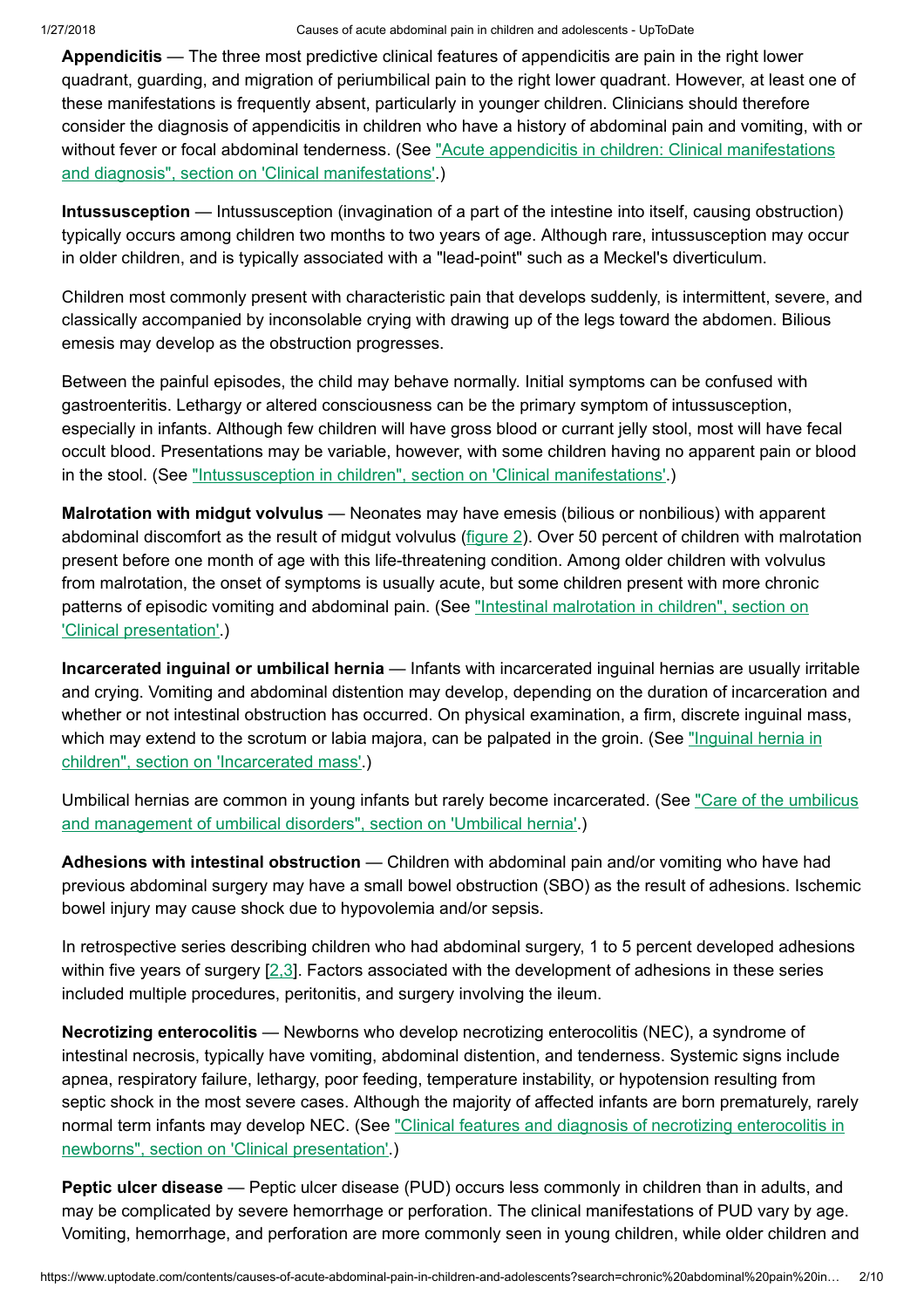teenagers have a presentation similar to adults consisting of epigastric pain, often occurring several hours after eating. Some cases of PUD are related to Helicobacter pylori infection, although this is also less common in children compared with adults [\[4](https://www.uptodate.com/contents/causes-of-acute-abdominal-pain-in-children-and-adolescents/abstract/4)]. Peptic ulcers among children less than 10 years of age are often due to medications (corticosteroids or nonsteroidal antiinflammatory drugs [NSAIDs]) or major stresses. Approximately half of PUD cases are idiopathic in nature [5.6].

The clinical manifestations and management of peptic ulcer disease in adults is discussed separately. (See "Peptic ulcer disease: [Clinical manifestations](https://www.uptodate.com/contents/peptic-ulcer-disease-clinical-manifestations-and-diagnosis?source=see_link) and diagnosis" and "Peptic ulcer disease: [Management".](https://www.uptodate.com/contents/peptic-ulcer-disease-management?source=see_link))

Ectopic pregnancy — Ectopic pregnancy must be considered in the diagnosis of abdominal pain for postmenarchal girls, as it may be associated with life-threatening hemorrhage. Risk factors include previous genital infection and previous ectopic pregnancy [\(table](https://www.uptodate.com/contents/image?imageKey=OBGYN%2F82282&topicKey=EM%2F6454&search=chronic+abdominal+pain+in+children&rank=3%7E150&source=see_link) 2). Abdominal pain, amenorrhea, and vaginal bleeding are the classic symptoms, with or without rupture. The vaginal bleeding associated with ectopic pregnancy is typically preceded by amenorrhea. However, some adolescents may misinterpret bleeding as normal menses, and may not realize they are pregnant prior to developing symptoms associated with ectopic pregnancy. This is particularly true in adolescents who have irregular menses or who do not keep track of menstrual cycles. (See "Ectopic pregnancy: [Clinical manifestations](https://www.uptodate.com/contents/ectopic-pregnancy-clinical-manifestations-and-diagnosis?source=see_link) and diagnosis".)

Uncommon life-threatening causes — The following unusual life-threatening causes of abdominal pain generally have other distinguishing clinical features:

- Diabetic ketoacidosis Diabetic ketoacidosis (DKA) is a life-threatening condition that usually presents with polyuria, polydipsia, and glycosuria, but may also present with abdominal pain and vomiting, especially in young children. Patients with severe DKA may have altered mental status, [Kussmaul breathing,](https://www.uptodate.com/contents/clinical-features-and-diagnosis-of-diabetic-ketoacidosis-in-children-and-adolescents?sectionName=Signs+and+symptoms&anchor=H9&source=see_link#H9) and an appearance of marked dehydration. (See "Clinical features and diagnosis of diabetic ketoacidosis in children and adolescents", section on 'Signs and symptoms'.)
- Hirschsprung disease Hirschsprung associated enterocolitis (HAEC) is an uncommon, fulminant complication of Hirschsprung disease. Children typically have explosive diarrhea, fever, and abdominal pain. HAEC can occur prior to surgical intervention, in the immediate postoperative period, or more than two years after definitive repair. (See "Emergency complications of Hirschsprung disease", section on ['Enterocolitis'.\)](https://www.uptodate.com/contents/emergency-complications-of-hirschsprung-disease?sectionName=ENTEROCOLITIS&anchor=H5&source=see_link#H5)
- Hemolytic uremic syndrome Hemolytic uremic syndrome (HUS) typically develops after an infection with Shiga toxin-producing enterohemorrhagic E. coli (EHEC) or Shigella [\(figure](https://www.uptodate.com/contents/image?imageKey=PEDS%2F75352&topicKey=EM%2F6454&search=chronic+abdominal+pain+in+children&rank=3%7E150&source=see_link) 3). HUS has also been associated with pneumococcal infection, HIV, and genetic factors. Clinical and laboratory features of HUS include bloody diarrhea, hemolytic anemia, thrombocytopenia, and acute renal injury manifested by elevated blood urea nitrogen. (See "Clinical manifestations and diagnosis of Shiga toxin-producing Escherichia coli (STEC) hemolytic uremic syndrome (HUS) in children" and ["Complement-mediate](https://www.uptodate.com/contents/complement-mediated-hemolytic-uremic-syndrome?source=see_link)[d](https://www.uptodate.com/contents/clinical-manifestations-and-diagnosis-of-shiga-toxin-producing-escherichia-coli-stec-hemolytic-uremic-syndrome-hus-in-children?source=see_link) hemolytic uremic syndrome".)
- Primary bacterial peritonitis Primary bacterial peritonitis, usually caused by gram-negative bacteria such as E. coli or Streptococcus pneumoniae, is a life-threatening infectious complication of nephrotic syndrome and occasionally other conditions that cause ascites (eg, cirrhosis of the liver). (See "Complications of nephrotic syndrome in children", section on ['Bacterial infection'.](https://www.uptodate.com/contents/complications-of-nephrotic-syndrome-in-children?sectionName=Bacterial+infection&anchor=H3&source=see_link#H3))
- Myocarditis Myocarditis may cause abdominal pain as the result of passive hepatic congestion from heart failure or referred pain caused by pericarditis. (See ["Clinical manifestations](https://www.uptodate.com/contents/clinical-manifestations-and-diagnosis-of-myocarditis-in-children?source=see_link) and diagnosis of myocarditis in children".)
- Magnet ingestion Case reports have described children who have developed volvulus and bowel perforation following ingestion of small rare-earth magnets. Injury occurs when objects become magnetically attached to each other across bowel wall. Symptoms are nonspecific and typically include abdominal pain. (See "Foreign bodies of the esophagus and [gastrointestinal tract](https://www.uptodate.com/contents/foreign-bodies-of-the-esophagus-and-gastrointestinal-tract-in-children?sectionName=Magnets&anchor=H20&source=see_link#H20) in children", section on 'Magnets'.)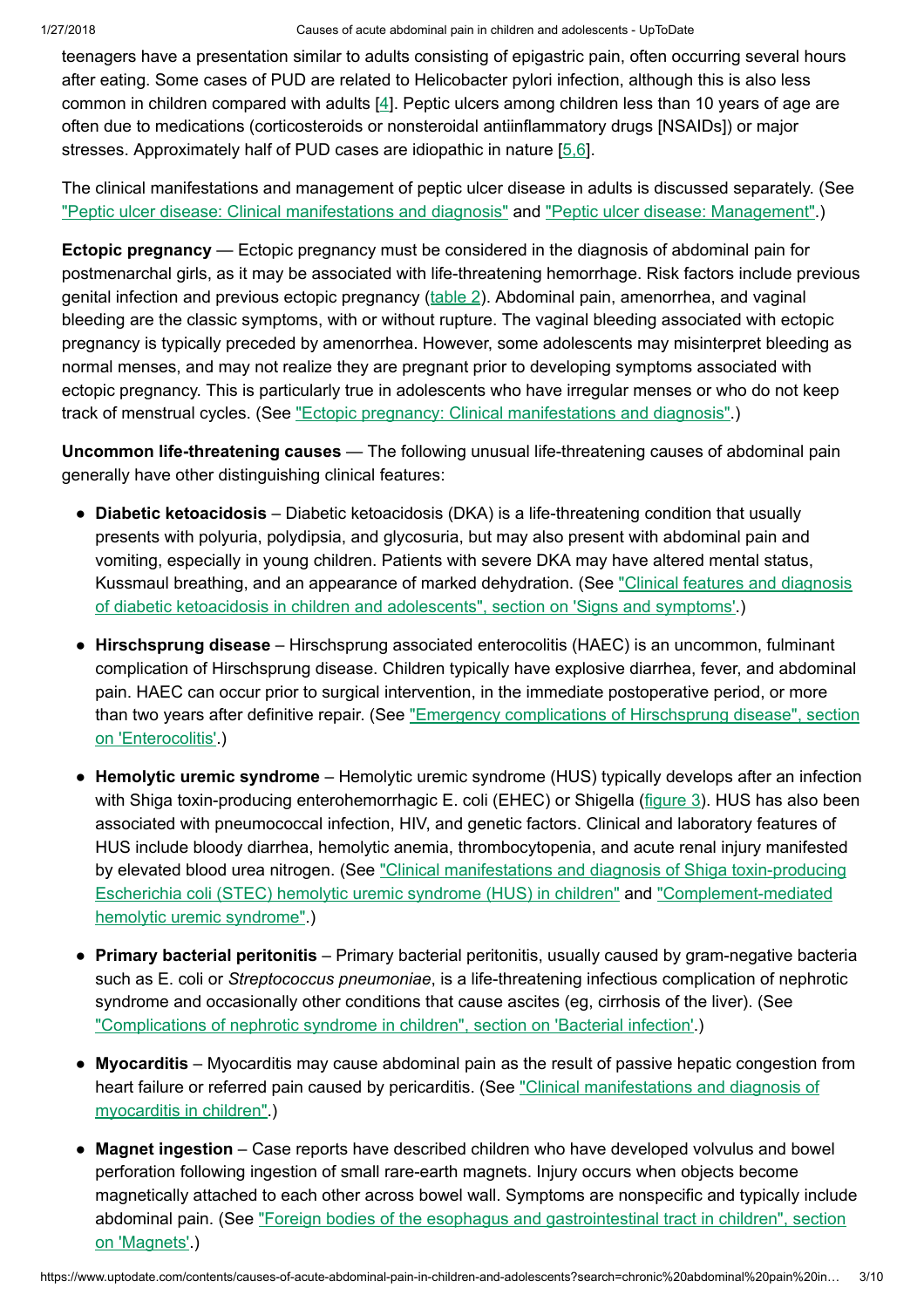### COMMON CAUSES

Constipation — Children with constipation can present with colicky abdominal pain, which at times, may be severe. In a series of 83 children presenting to primary care providers or an emergency department with acute abdominal pain, acute or chronic constipation was the most common underlying cause, occurring in 48 percent of subjects [\[7](https://www.uptodate.com/contents/causes-of-acute-abdominal-pain-in-children-and-adolescents/abstract/7)]. In many cases, rectal examination was a key step in establishing the diagnosis.

Constipation is likely in children with at least two of the following characteristics: fewer than three stools weekly, fecal incontinence (usually related to encopresis), large stools palpable in the rectum or on abdominal examination, retentive posturing, or painful defecation [\[7](https://www.uptodate.com/contents/causes-of-acute-abdominal-pain-in-children-and-adolescents/abstract/7)]. Parents may not recognize the relationship of constipation to the child's abdominal pain. (See "Constipation in infants and children: Evaluation" and ["Functional fecal incontinence](https://www.uptodate.com/contents/constipation-in-infants-and-children-evaluation?source=see_link) in infants and children: Definition, clinical manifestations and evaluation".)

Gastrointestinal infection - Children with acute gastroenteritis may develop fever, severe cramping abdominal pain, and diffuse abdominal tenderness before diarrhea begins [\[8](https://www.uptodate.com/contents/causes-of-acute-abdominal-pain-in-children-and-adolescents/abstract/8)]. In the absence of diarrhea, the diagnosis of gastroenteritis should be considered a diagnosis of exclusion. (See "Approach to diarrhea in children in resource-rich countries" and "Acute [viral gastroenteritis](https://www.uptodate.com/contents/approach-to-diarrhea-in-children-in-resource-rich-countries?source=see_link) in children in resource-rich countries: Clinical features and diagnosis".)

Yersinia enterocolitica gastroenteritis can cause focal right lower quadrant pain and peritoneal signs that may be clinically indistinguishable from appendicitis. (See ["Clinical manifestations](https://www.uptodate.com/contents/clinical-manifestations-and-diagnosis-of-yersinia-infections?sectionName=Pseudoappendicitis&anchor=H89479916&source=see_link#H89479916) and diagnosis of Yersinia infections", section on 'Pseudoappendicitis'.)

### Other infections

Urinary tract infections — Abdominal pain and fever are the most common presenting symptoms of urinary tract infection for children two to five years of age [\[9](https://www.uptodate.com/contents/causes-of-acute-abdominal-pain-in-children-and-adolescents/abstract/9)]. Infants may also have vomiting or anorexia, while children >5 years of age are more likely to have classic symptoms, such as dysuria, frequency, and/or flank discomfort. (See "Urinary tract infections in infants and children older than one month: Clinical features and diagnosis", section on ['Clinical presentation'.\)](https://www.uptodate.com/contents/urinary-tract-infections-in-infants-and-children-older-than-one-month-clinical-features-and-diagnosis?sectionName=CLINICAL+PRESENTATION&anchor=H2&source=see_link#H2)

Streptococcal pharyngitis — Children with group A beta hemolytic streptococcal (GABHS) pharyngitis may have abdominal pain in addition to fever and exudative pharyngitis.

Patients with pharyngitis from causes other than GABHS can also have abdominal pain. This was demonstrated in one observational series describing children presenting to an emergency department with suspected GABHS pharyngitis in which 25 percent of those with throat cultures positive for GABHS and 34 percent of those with negative throat cultures had abdominal pain [\[10](https://www.uptodate.com/contents/causes-of-acute-abdominal-pain-in-children-and-adolescents/abstract/10)].

Pneumonia — Children with pneumonia, particularly in the lower lobes, may complain of abdominal pain [[11](https://www.uptodate.com/contents/causes-of-acute-abdominal-pain-in-children-and-adolescents/abstract/11)]. Associated symptoms usually include fever, tachypnea, and/or cough. Auscultation of the lungs may demonstrate focal abnormalities (ie, decreased breath sounds or crackles), although some children with pneumonia may have normal breath sounds on examination. (See "Community-acquired pneumonia in children: Clinical features and diagnosis", section on ['Clinical presentation'.\)](https://www.uptodate.com/contents/community-acquired-pneumonia-in-children-clinical-features-and-diagnosis?sectionName=CLINICAL+PRESENTATION&anchor=H2&source=see_link#H2)

Viral illnesses — Viral illnesses other than gastroenteritis (ie, viral pharyngitis and upper respiratory tract infection) may also be associated with abdominal pain [\[12,13](https://www.uptodate.com/contents/causes-of-acute-abdominal-pain-in-children-and-adolescents/abstract/12,13)]. History of fever, cough, sore throat, and/or rhinorrhea may also be reported.

Pelvic inflammatory disease — Pelvic inflammatory disease (PID), an acute infection of the upper female genital tract, may be the cause of lower abdominal pain in sexually active girls. Pain often begins during or shortly after menses. There may be vaginal discharge. Rarely, sepsis and tuboovarian abscess are life-threatening complications of PID. (See "Pelvic inflammatory disease: [Clinical manifestations](https://www.uptodate.com/contents/pelvic-inflammatory-disease-clinical-manifestations-and-diagnosis?source=see_link) and diagnosis" and "Epidemiology, [clinical manifestations,](https://www.uptodate.com/contents/epidemiology-clinical-manifestations-and-diagnosis-of-tubo-ovarian-abscess?source=see_link) and diagnosis of tubo-ovarian abscess".)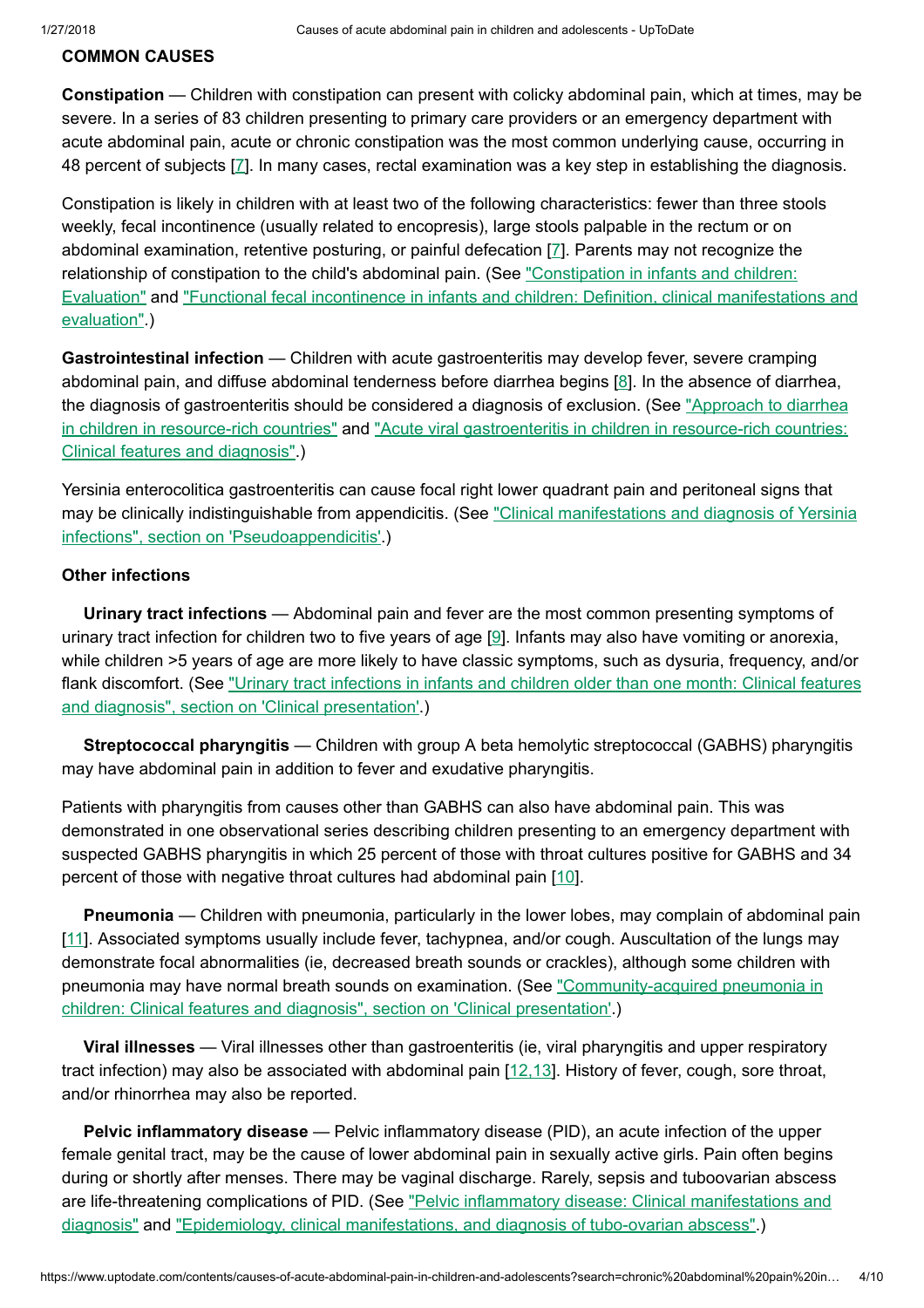Mesenteric lymphadenitis — Mesenteric lymphadenitis is an inflammatory condition of the mesenteric lymph nodes that can present with acute or chronic abdominal pain. Because the nodes are usually in the right lower quadrant, mesenteric lymphadenitis sometimes mimics appendicitis. In one series of 70 children with clinically suspected acute appendicitis, 16 percent had a final diagnosis of mesenteric lymphadenitis established by ultrasound, clinical course, or surgery [[14\]](https://www.uptodate.com/contents/causes-of-acute-abdominal-pain-in-children-and-adolescents/abstract/14).

Mesenteric lymphadenitis is diagnosed by an ultrasound that shows abdominal lymph nodes greater than 10 mm. The presence of enlarged lymph nodes on diagnostic imaging does not, by itself, exclude a diagnosis of appendicitis; it is necessary to demonstrate a normal appendix as well [[15](https://www.uptodate.com/contents/causes-of-acute-abdominal-pain-in-children-and-adolescents/abstract/15)]. Etiologies of mesenteric lymphadenitis include viral and bacterial gastroenteritis (eg, Yersinia enterocolitica), Group A Streptococcal pharyngitis, inflammatory bowel disease, and lymphoma; viral infection is most common. (See ["Clinical manifestations](https://www.uptodate.com/contents/clinical-manifestations-and-diagnosis-of-yersinia-infections?source=see_link) and diagnosis of Yersinia infections" and "Acute appendicitis in children: Clinical manifestations and diagnosis", section on 'Other [nonsurgical diagnoses'.\)](https://www.uptodate.com/contents/acute-appendicitis-in-children-clinical-manifestations-and-diagnosis?sectionName=Other+nonsurgical+diagnoses&anchor=H26&source=see_link#H26)

Ruptured ovarian cyst — Acute severe pain simulating appendicitis or peritonitis may result from rupture of an ovarian cyst. Rarely, [life-threatening](https://www.uptodate.com/contents/ovarian-cysts-and-neoplasms-in-infants-children-and-adolescents?source=see_link) hemorrhage develops. (See "Ovarian cysts and neoplasms in infants, children, and adolescents".)

Foreign body ingestion — Young children commonly ingest small, smooth, nonfood objects that are usually eliminated without difficulty once they have passed through the pylorus. Abdominal pain in children who have ingested foreign bodies, particularly objects that are sharp (which may perforate the bowel) or  $>5$ cm in length (which may cause obstruction), multiple magnets (which may lead to entrapment of a piece of bowel wall between two magnets that are attracted to each other), or button batteries (which may release caustic material) warrant emergent evaluation for obstruction or perforation. (See "Button and cylindrical battery ingestion: Clinical features, diagnosis, and [initial management"](https://www.uptodate.com/contents/button-and-cylindrical-battery-ingestion-clinical-features-diagnosis-and-initial-management?source=see_link) and "Foreign bodies of the esophagus and [gastrointestinal tract](https://www.uptodate.com/contents/foreign-bodies-of-the-esophagus-and-gastrointestinal-tract-in-children?source=see_link) in children".)

**Colic** — Infants with colic, may present with irritability, crying, or appear to have abdominal pain [\(table](https://www.uptodate.com/contents/image?imageKey=PEDS%2F78133&topicKey=EM%2F6454&search=chronic+abdominal+pain+in+children&rank=3%7E150&source=see_link)  $3$ ). (See "Infantile colic: [Clinical features](https://www.uptodate.com/contents/infantile-colic-clinical-features-and-diagnosis?sectionName=Colic&anchor=H4&source=see_link#H4) and diagnosis", section on 'Colic'.)

Other clinical features that suggest the diagnosis of colic include:

- A typical pattern of paroxysmal crying lasting at least three weeks
- Crying usually in the evening
- Crying relieved with the passage of flatus or stool
- Normal feeding
- No associated symptoms
- Normal physical examination

# OTHER CAUSES

# **Gastrointestinal**

• Inflammatory bowel disease - Inflammatory bowel disease (more often Crohn disease than ulcerative colitis) can present with intermittent abdominal pain. Associated features may include diarrhea and weight loss. Although the onset of symptoms for children with ulcerative colitis is usually subacute, a fulminant presentation with severe abdominal pain, bloody diarrhea, tenesmus, and fever can occur. (See ["Clinical manifestations](https://www.uptodate.com/contents/clinical-manifestations-of-crohn-disease-in-children-and-adolescents?sectionName=PRESENTING+SYMPTOMS&anchor=H2&source=see_link#H2) of Crohn disease in children and adolescents", section on 'Presenting symptoms' and "Management of mild to moderate ulcerative colitis in children and adolescents", section on ['Clinical manifestations'.\)](https://www.uptodate.com/contents/management-of-mild-to-moderate-ulcerative-colitis-in-children-and-adolescents?sectionName=CLINICAL+MANIFESTATIONS&anchor=H2&source=see_link#H2)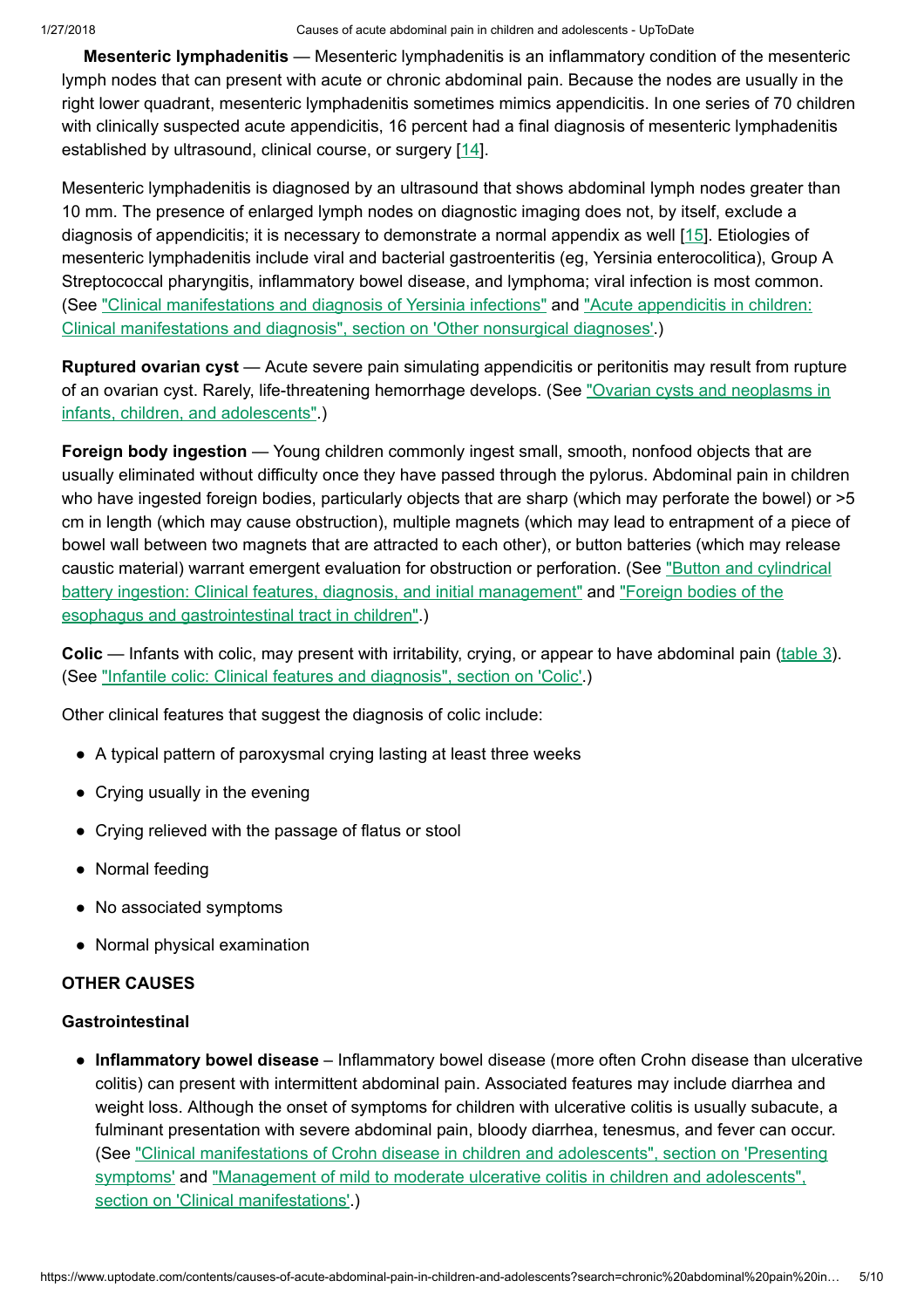- Pancreatitis Pancreatitis generally causes acute upper abdominal pain (usually in the midepigastrium or right upper quadrant) at the onset, which may radiate to the back. Vomiting (that may be bilious) and fever also occur commonly. Causes of pancreatitis among children include trauma, infection, structural anomalies, and some medications (ie, *[tetracycline](https://www.uptodate.com/contents/tetracycline-pediatric-drug-information?source=see_link)*, L-asparaginase, valproic acid, and steroids) [[16,17\]](https://www.uptodate.com/contents/causes-of-acute-abdominal-pain-in-children-and-adolescents/abstract/16,17). (See ["Clinical manifestations](https://www.uptodate.com/contents/clinical-manifestations-and-diagnosis-of-acute-pancreatitis?source=see_link) and diagnosis of acute pancreatitis".)
- Acute cholecystitis Acute cholecystitis typically causes pain in the right upper quadrant or epigastrium. Pain may radiate to the right shoulder or back. Associated complaints include nausea, vomiting, and anorexia. Cholecystitis is uncommon among children, and most have predisposing conditions, such as [hemoglobinopathies](https://www.uptodate.com/contents/acute-cholecystitis-pathogenesis-clinical-features-and-diagnosis?source=see_link) or cystic fibrosis. (See "Acute cholecystitis: Pathogenesis, clinical features, and diagnosis".)
- Intraabdominal abscess Intraabdominal abscess can cause abdominal pain. Children are typically febrile and may have histories of prior intraabdominal disease or abdominal surgery. (See "Fever of unknown origin in children: Etiology", section on ['Intraabdominal abscess'.\)](https://www.uptodate.com/contents/fever-of-unknown-origin-in-children-etiology?sectionName=Intraabdominal+abscess&anchor=H17&source=see_link#H17)
- Food allergy Dietary protein allergy can be associated with irritability that parents may interpret as abdominal pain. Infants typically pass blood-tinged stools and mucus, but do not have diarrhea. (See "Food [protein-induced](https://www.uptodate.com/contents/food-protein-induced-proctocolitis-of-infancy?source=see_link) proctocolitis of infancy".)
- Malabsorption Malabsorption (such as occurs with celiac disease and carbohydrate malabsorption) may cause recurrent abdominal pain. Children with celiac disease typically have chronic diarrhea, anorexia, and weight loss. Some may also have vomiting. (See "Epidemiology, pathogenesis, and clinical manifestations of celiac disease in children", section on '"Classical" [gastrointestinal symptoms'](https://www.uptodate.com/contents/epidemiology-pathogenesis-and-clinical-manifestations-of-celiac-disease-in-children?sectionName=%22Classical%22+gastrointestinal+symptoms&anchor=H15&source=see_link#H15) and "Chronic [abdominal pain](https://www.uptodate.com/contents/chronic-abdominal-pain-in-children-and-adolescents-approach-to-the-evaluation?sectionName=Organic+disorders&anchor=H11&source=see_link#H11) in children and adolescents: Approach to the evaluation", section on 'Organic disorders'.)
- Meckel's diverticulum Meckel's diverticulum usually presents with painless rectal bleeding. Abdominal pain may develop as the result of mucosal ulceration (from ectopic gastric tissue) with perforation or from bowel obstruction [[18\]](https://www.uptodate.com/contents/causes-of-acute-abdominal-pain-in-children-and-adolescents/abstract/18). (See "Lower [gastrointestinal bleeding](https://www.uptodate.com/contents/lower-gastrointestinal-bleeding-in-children-causes-and-diagnostic-approach?sectionName=Meckel%27s+diverticulum&anchor=H19&source=see_link#H19) in children: Causes and diagnostic approach", section on 'Meckel's diverticulum'.)
- Abdominal migraine Abdominal migraine (included in childhood periodic syndromes) often presents with acute onset of abdominal pain that is periumbilical (78 percent), or occasionally more diffuse (16 percent). It is more common after age seven years. The pain is often incapacitating, with or without vomiting and headache. A family history of migraine is common. Since this condition is a recurrent problem, there may be a history of similar presentations. The first episode must be differentiated from gastrointestinal and other non-gastrointestinal causes of acute onset abdominal pain. Physical examination may be normal or reveal mild abdominal discomfort. Blood work and imaging studies are usually normal. (See "Classification of migraine in children", section on ['Abdominal migraine'.](https://www.uptodate.com/contents/classification-of-migraine-in-children?sectionName=Abdominal+migraine&anchor=H12&source=see_link#H12))
- Wandering or accessory spleen Wandering spleen refers to acquired laxity or congenital underdevelopment or absence of the primary ligamentous attachments of the spleen in the left upper quadrant [\[19](https://www.uptodate.com/contents/causes-of-acute-abdominal-pain-in-children-and-adolescents/abstract/19)]. As a result, patients are at increased risk of splenic torsion and infarction. Wandering spleen is most commonly seen in children and is associated with congenital diaphragmatic hernia, prune-belly syndrome, renal agenesis, and gastric volvulus. It typically presents with acute, diffuse, severe abdominal pain. Patients may also have an abdominal mass which is mobile to the left upper quadrant and may have an indented border. Ultrasound is most helpful in establishing a preoperative diagnosis and can assess adequacy of splenic perfusion. According to case series, approximately twothirds of patients require splenectomy. Early diagnosis permits splenopexy and preservation of splenic function.

Accessory spleens arise from incomplete fusion of the spleen during embryonic development and may occur in up to 30 percent of patients. Although typically asymptomatic, torsion of the accessory spleen on its blood supply can be associated with acute, acute intermittent, or chronic abdominal pain [\[20](https://www.uptodate.com/contents/causes-of-acute-abdominal-pain-in-children-and-adolescents/abstract/20)].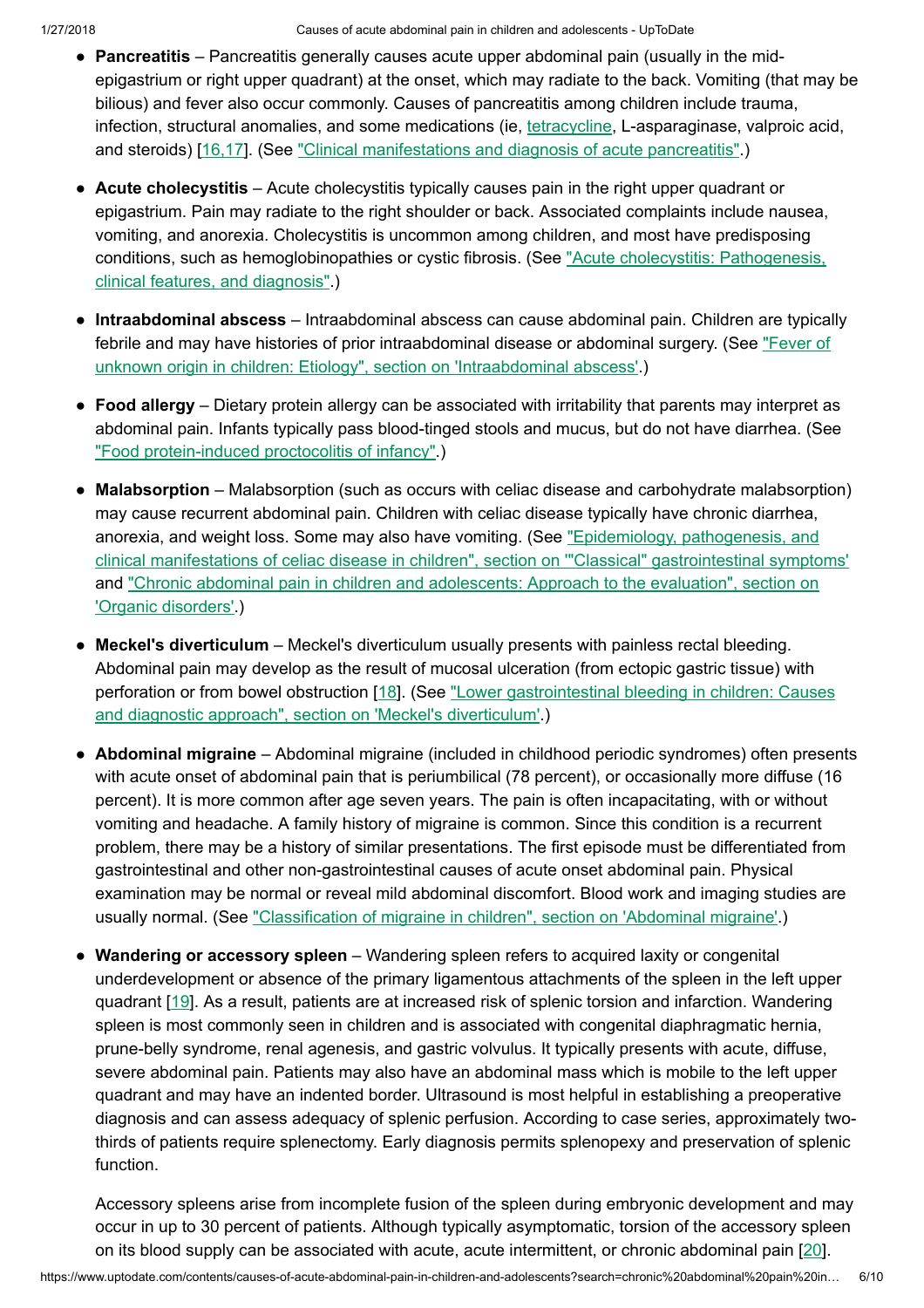Ultrasound or computed tomography of the abdomen with intravenous contrast can establish the diagnosis.

# Non-gastrointestinal

- Immunoglobulin A vasculitis (IgAV; Henoch-Schönlein purpura [HSP]) IgAV (HSP) is a systemic vasculitis affecting small vessels in skin, gut, and glomeruli that may present with colicky abdominal pain (presumably due to local vasculitis). Pain typically develops after the appearance of a characteristic purpuric rash involving predominantly the lower extremities and buttocks ([picture](https://www.uptodate.com/contents/image?imageKey=PEDS%2F63367%7EPEDS%2F72094&topicKey=EM%2F6454&search=chronic+abdominal+pain+in+children&rank=3%7E150&source=see_link)  $1A-B$ ). Stool often contains gross or occult blood. Rare complications of HSP (IgAV) that can cause abdominal pain include intussusception (typically in the ileum), pancreatitis, and cholecystitis. (See "IgA vasculitis (Henoch-Schönlein purpura): [Clinical manifestations](https://www.uptodate.com/contents/iga-vasculitis-henoch-schonlein-purpura-clinical-manifestations-and-diagnosis?source=see_link) and diagnosis".)
- Hepatitis Hepatitis typically causes jaundice, mild abdominal pain, and fever, but young children in particular may be afebrile and/or anicteric. The incidence of hepatitis A and B infections among children has declined since the introduction of effective vaccines. (See "Overview of hepatitis A virus infection in children" and "Overview of hepatitis B virus infection in children and [adolescents"](https://www.uptodate.com/contents/overview-of-hepatitis-a-virus-infection-in-children?source=see_link) and "Approach to the patient with abnormal liver [biochemical and](https://www.uptodate.com/contents/approach-to-the-patient-with-abnormal-liver-biochemical-and-function-tests?source=see_link) function tests".)
- Sickle cell vasoocclusive crisis Sickle cell syndromes are typically associated with acute painful episodes that may manifest as abdominal pain. Patients must always be carefully evaluated for other causes of abdominal pain, including life-threatening diagnoses. (See "Overview of the clinical manifestations of sickle cell disease", section on 'Acute [painful episodes'](https://www.uptodate.com/contents/overview-of-the-clinical-manifestations-of-sickle-cell-disease?sectionName=Acute+painful+episodes&anchor=H14&source=see_link#H14) and "Overview of variant sickle [cell syndromes".\)](https://www.uptodate.com/contents/overview-of-variant-sickle-cell-syndromes?source=see_link)
- Neoplasms Malignant solid tumors may present with abdominal pain and abdominal mass. Wilms' tumor and neuroblastoma occur more commonly in infants, whereas leukemic or lymphomatous involvement of the liver, spleen, or retroperitoneal lymph nodes occurs more often in older children. Other causes include hepatic tumors, ovarian tumors, Burkitt lymphoma, and soft tissue sarcomas. (See ["Clinical assessment](https://www.uptodate.com/contents/clinical-assessment-of-the-child-with-suspected-cancer?sectionName=Abdominal+masses&anchor=H17&source=see_link#H17) of the child with suspected cancer", section on 'Abdominal masses'.)
- Urolithiasis Nonspecific abdominal pain is typical as a presenting feature of urolithiasis among young children. In comparison, adolescents are more likely to experience colicky flank pain [\[21,22](https://www.uptodate.com/contents/causes-of-acute-abdominal-pain-in-children-and-adolescents/abstract/21,22)]. Hematuria and urinary tract infection are other frequent manifestations of urolithiasis among children.
- Testicular torsion Testicular torsion causes scrotal pain that may radiate to the abdomen. Patients may have associated nausea, vomiting, and fever. The affected testis usually is tender, swollen, and slightly elevated because of shortening of the cord from twisting. It may be lying horizontally, displacing the epididymis from its normal posterolateral position. A careful genitourinary examination should be performed in all males with abdominal pain, as the pain is often referred, and a history of scrotal pain may not always be disclosed by the patient. (See "Causes of scrotal pain in children and [adolescents",](https://www.uptodate.com/contents/causes-of-scrotal-pain-in-children-and-adolescents?sectionName=TESTICULAR+TORSION&anchor=H2&source=see_link#H2) section on 'Testicular torsion'.)
- Ovarian torsion Ovarian torsion typically develops as the result of an ovarian mass or cyst but may occur in isolation. Although more common in postmenarchal girls, it may be seen in premenarchal girls with an ovarian mass. Nausea and vomiting frequently occur. Partial or intermittent ovarian torsion typically presents as intermittent severe, adnexal abdominal pain associated with an adnexal mass. (See "Ovarian and fallopian tube torsion", section on ['Epidemiology](https://www.uptodate.com/contents/ovarian-and-fallopian-tube-torsion?sectionName=EPIDEMIOLOGY+AND+RISK+FACTORS&anchor=H4&source=see_link#H4) and risk factors' and "Ovarian and fallopian tube torsion", section on ['Clinical presentation'.\)](https://www.uptodate.com/contents/ovarian-and-fallopian-tube-torsion?sectionName=CLINICAL+PRESENTATION&anchor=H327710&source=see_link#H327710)
- Poisoning Toxins that are associated with abdominal pain include lead and iron. Lead poisoning is usually the result of chronic ingestion and causes intermittent abdominal pain. By contrast, iron poisoning is typically an acute ingestion with other gastrointestinal symptoms, such as vomiting and diarrhea. (See "Childhood lead poisoning: [Clinical manifestations](https://www.uptodate.com/contents/childhood-lead-poisoning-clinical-manifestations-and-diagnosis?source=see_link) and diagnosis" and "Acute iron poisoning".)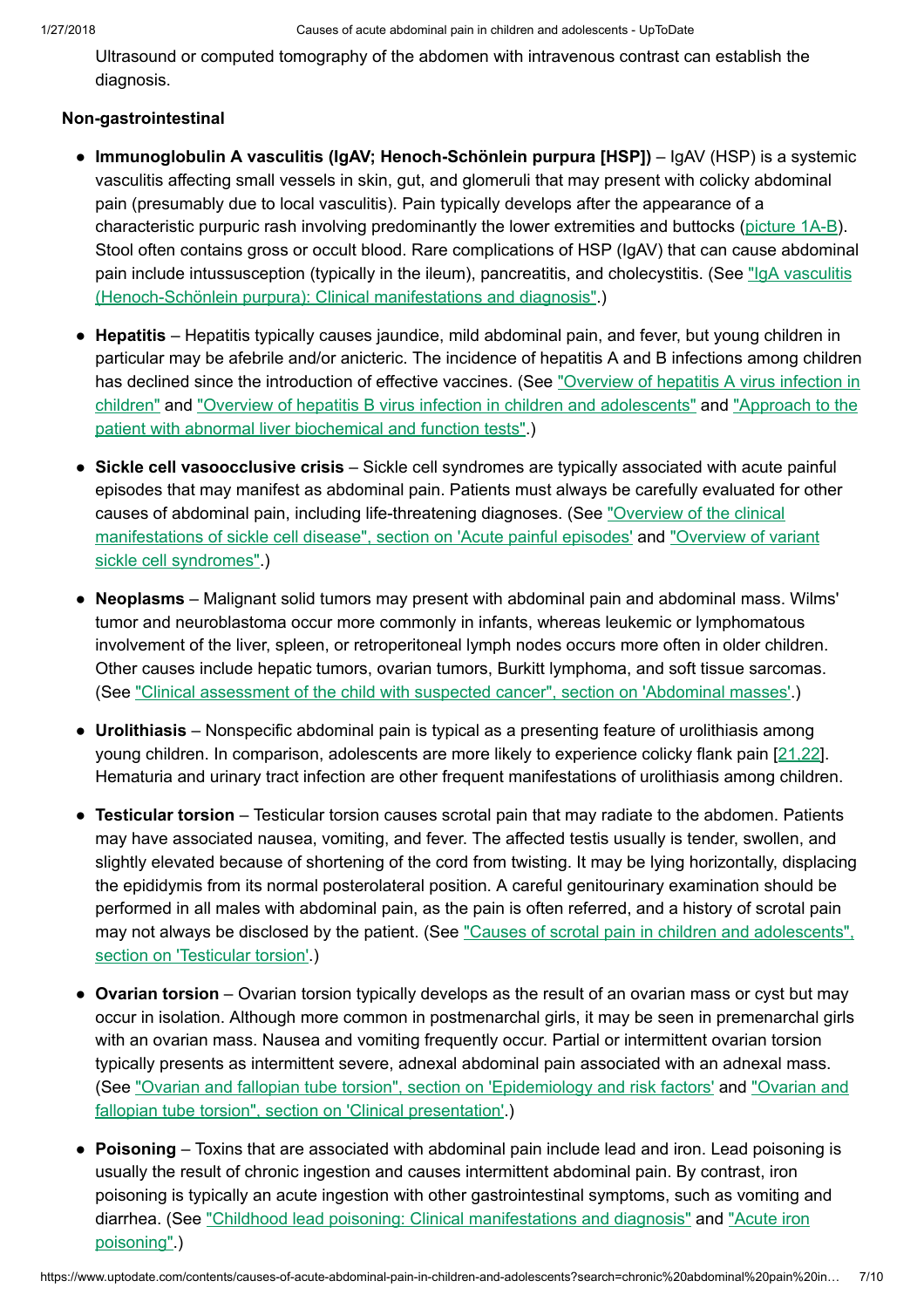- Acute porphyrias Acute porphyrias present with a variety of nonspecific neurovisceral symptoms (eg, abdominal pain, psychiatric disorders, neurologic symptoms), the most common of which is abdominal pain. These can include potentially life-threatening neurological effects (eg, seizures, coma, bulbar paralysis) and are associated with elevations in the porphyrin precursors delta-aminolevulinic acid (ALA) and porphobilinogen (PBG). Symptoms usually occur as acute attacks, but are sometimes chronic. (See "Pathogenesis, clinical manifestations, and diagnosis of acute intermittent porphyria", section on ['Clinical manifestations'.\)](https://www.uptodate.com/contents/pathogenesis-clinical-manifestations-and-diagnosis-of-acute-intermittent-porphyria?sectionName=CLINICAL+MANIFESTATIONS&anchor=H2&source=see_link#H2)
- Familial Mediterranean fever Familial Mediterranean fever is characterized by episodic attacks of fever lasting one to three days and accompanied in most cases by abdominal pain, pleurisy, and arthralgias or arthritis, the result of accompanying serositis and synovitis. Attacks are accompanied by an elevation in peripheral white blood cell count and acute phase markers, while fluid from inflamed joints exhibits a neutrophil-predominant leukocytosis. Persistent inflammation can lead to secondary (AA) amyloidosis. (See "Periodic fever syndromes and other [autoinflammatory](https://www.uptodate.com/contents/periodic-fever-syndromes-and-other-autoinflammatory-diseases-an-overview?source=see_link) diseases: An overview".)

INFORMATION FOR PATIENTS — UpToDate offers two types of patient education materials, "The Basics" and "Beyond the Basics." The Basics patient education pieces are written in plain language, at the 5<sup>th</sup> to 6<sup>th</sup> grade reading level, and they answer the four or five key questions a patient might have about a given condition. These articles are best for patients who want a general overview and who prefer short, easy-toread materials. Beyond the Basics patient education pieces are longer, more sophisticated, and more detailed. These articles are written at the 10<sup>th</sup> to 12<sup>th</sup> grade reading level and are best for patients who want in-depth information and are comfortable with some medical jargon.

Here are the patient education articles that are relevant to this topic. We encourage you to print or e-mail these topics to your patients. (You can also locate patient education articles on a variety of subjects by searching on "patient info" and the keyword(s) of interest.)

• Basics topics (see "Patient [education:](https://www.uptodate.com/contents/acute-abdomen-belly-pain-the-basics?source=see_link) Acute abdomen (belly pain) (The Basics)" and "Patient education: [Intussusception](https://www.uptodate.com/contents/intussusception-the-basics?source=see_link) (The Basics)")

**SUMMARY** — Abdominal pain is one of the most common complaints in childhood and one that frequently requires urgent evaluation in the office or emergency department. Although the cause is typically a selflimited, minor condition, such as constipation, gastroenteritis, or viral syndrome, potentially life-threatening causes that require urgent treatment, such as appendicitis or bowel obstruction, must be promptly identified [\(table](https://www.uptodate.com/contents/image?imageKey=EM%2F65488&topicKey=EM%2F6454&search=chronic+abdominal+pain+in+children&rank=3%7E150&source=see_link) 1).

- Visceral abdominal pain is generally poorly localized. Once the parietal peritoneum becomes irritated (as occurs in appendicitis when the serosal surface becomes inflamed), pain may become more localized. Referred pain usually is located in the cutaneous dermatomes sharing the same spinal cord level as the visceral inputs. (See "Causes of abdominal pain in adults", section on 'Pathophysiology of [abdominal pain'.\)](https://www.uptodate.com/contents/causes-of-abdominal-pain-in-adults?sectionName=PATHOPHYSIOLOGY+OF+ABDOMINAL+PAIN&anchor=H2&source=see_link#H2)
- Life-threatening causes of abdominal pain often result in hemorrhage, obstruction, and/or perforation (such as occurs with trauma, intussusception, volvulus, or appendicitis). Extraabdominal causes (ie, hemolytic uremic syndrome and myocarditis) usually have other distinguishing clinical features. (See ['Life-threatening](https://www.uptodate.com/contents/causes-of-acute-abdominal-pain-in-children-and-adolescents?search=chronic%20abdominal%20pain%20in%20children&source=search_result&selectedTitle=3~150&usage_type=default&display_rank=3#H3) causes' above.)
- Common causes of abdominal pain include constipation, gastrointestinal (GI) infections, infections outside of the GI tract, and colic. (See ['Common](https://www.uptodate.com/contents/causes-of-acute-abdominal-pain-in-children-and-adolescents?search=chronic%20abdominal%20pain%20in%20children&source=search_result&selectedTitle=3~150&usage_type=default&display_rank=3#H14) causes' above.)
- Less common GI conditions (ie, inflammatory bowel disease, pancreatitis, cholecystitis, intraabdominal ●abscess, dietary milk protein allergy, malabsorption, and Meckel's diverticulum) and conditions outside of the GI tract (ie, diabetic ketoacidosis, painful crisis with sickle syndromes, immunoglobulin A vasculitis (Henoch-Schönlein purpura), tumors, urolithiasis, ovarian torsion, testicular torsion, and some toxic ingestions) can present with abdominal pain. (See 'Other [causes'](https://www.uptodate.com/contents/causes-of-acute-abdominal-pain-in-children-and-adolescents?search=chronic%20abdominal%20pain%20in%20children&source=search_result&selectedTitle=3~150&usage_type=default&display_rank=3#H27) above.)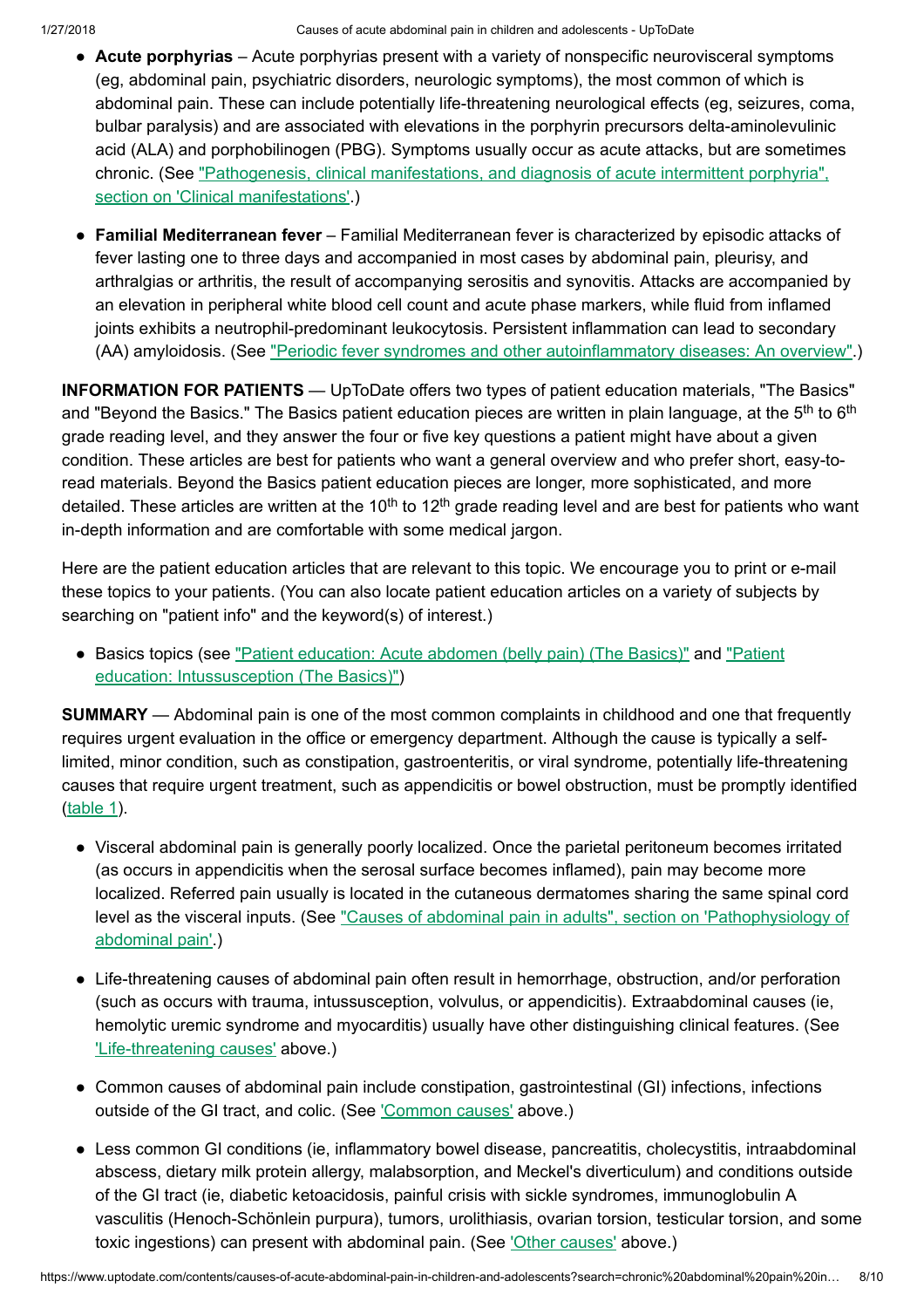ACKNOWLEDGMENT — The editorial staff at UpToDate would like to acknowledge George Ferry, MD, who contributed to an earlier version of this topic review.

Use of UpToDate is subject to the **[Subscription](https://www.uptodate.com/legal/license) and License Agreement**.

### **REFERENCES**

- 1. D'Agostino J. Common [abdominal emergencies](https://www.uptodate.com/contents/causes-of-acute-abdominal-pain-in-children-and-adolescents/abstract/1) in children. Emerg Med Clin North Am 2002; 20:139.
- 2. Festen C. Postoperative [small bowel obstruction](https://www.uptodate.com/contents/causes-of-acute-abdominal-pain-in-children-and-adolescents/abstract/2) in infants and children. Ann Surg 1982; 196:580.
- 3. Grant HW, Parker MC, Wilson MS, et al. Adhesions after [abdominal surgery](https://www.uptodate.com/contents/causes-of-acute-abdominal-pain-in-children-and-adolescents/abstract/3) in children. J Pediatr Surg 2008; 43:152.
- 4. Sherman P, Czinn S, Drumm B, et al. Helicobacter pylori infection in children and adolescents: Working Group Report of the First World Congress of Pediatric Gastroenterology, Hepatology, and Nutrition. J Pediatr [Gastroenterol Nutr](https://www.uptodate.com/contents/causes-of-acute-abdominal-pain-in-children-and-adolescents/abstract/4) 2002; 35 Suppl 2:S128.
- 5. Tam YH, Lee KH, To KF, et al. Helicobacter pylori-positive versus Helicobacter pylori-negative idiopathic peptic ulcers in children with their long-term outcomes. J Pediatr [Gastroenterol Nutr](https://www.uptodate.com/contents/causes-of-acute-abdominal-pain-in-children-and-adolescents/abstract/5) 2009; 48:299.
- 6. Oderda G, Mura S, Valori A, Brustia R. Idiopathic peptic ulcers in children. J Pediatr [Gastroenterol](https://www.uptodate.com/contents/causes-of-acute-abdominal-pain-in-children-and-adolescents/abstract/6) Nutr 2009; 48:268.
- 7. [Loening-Baucke](https://www.uptodate.com/contents/causes-of-acute-abdominal-pain-in-children-and-adolescents/abstract/7) V, Swidsinski A. Constipation as cause of acute abdominal pain in children. J Pediatr 2007; 151:666.
- 8. Carty HM. Paediatric emergencies: non-traumatic [abdominal emergencies.](https://www.uptodate.com/contents/causes-of-acute-abdominal-pain-in-children-and-adolescents/abstract/8) Eur Radiol 2002; 12:2835.
- 9. Chang SL, Shortliffe LD. Pediatric urinary tract [infections.](https://www.uptodate.com/contents/causes-of-acute-abdominal-pain-in-children-and-adolescents/abstract/9) Pediatr Clin North Am 2006; 53:379.
- 10. Attia M, Zaoutis T, Eppes S, et al. Multivariate predictive models for group A beta-hemolytic [streptococcal pharyngitis](https://www.uptodate.com/contents/causes-of-acute-abdominal-pain-in-children-and-adolescents/abstract/10) in children. Acad Emerg Med 1999; 6:8.
- 11. Kanegaye JT, Harley JR. Pneumonia in [unexpected](https://www.uptodate.com/contents/causes-of-acute-abdominal-pain-in-children-and-adolescents/abstract/11) locations: an occult cause of pediatric abdominal pain. J Emerg Med 1995; 13:773.
- 12. Reynolds SL, Jaffe DM. Diagnosing [abdominal pain](https://www.uptodate.com/contents/causes-of-acute-abdominal-pain-in-children-and-adolescents/abstract/12) in a pediatric emergency department. Pediatr Emerg Care 1992; 8:126.
- 13. Scholer SJ, Pituch K, Orr DP, Dittus RS. [Clinical outcomes](https://www.uptodate.com/contents/causes-of-acute-abdominal-pain-in-children-and-adolescents/abstract/13) of children with acute abdominal pain. Pediatrics 1996; 98:680.
- 14. Vignault F, Filiatrault D, Brandt ML, et al. Acute [appendicitis](https://www.uptodate.com/contents/causes-of-acute-abdominal-pain-in-children-and-adolescents/abstract/14) in children: evaluation with US. Radiology 1990; 176:501.
- 15. Simanovsky N, Hiller N. Importance of sonographic detection of enlarged [abdominal lymph](https://www.uptodate.com/contents/causes-of-acute-abdominal-pain-in-children-and-adolescents/abstract/15) nodes in children. J Ultrasound Med 2007; 26:581.
- 16. Benifla M, Weizman Z. Acute pancreatitis in childhood: analysis of literature data. J Clin [Gastroenterol](https://www.uptodate.com/contents/causes-of-acute-abdominal-pain-in-children-and-adolescents/abstract/16) 2003; 37:169.
- 17. Chen CF, Kong MS, Lai MW, Wang CJ. Acute [pancreatitis](https://www.uptodate.com/contents/causes-of-acute-abdominal-pain-in-children-and-adolescents/abstract/17) in children: 10-year experience in a medical center. Acta Paediatr Taiwan 2006; 47:192.
- 18. Sai Prasad TR, Chui CH, [Singaporewalla](https://www.uptodate.com/contents/causes-of-acute-abdominal-pain-in-children-and-adolescents/abstract/18) FR, et al. Meckel's diverticular complications in children: is laparoscopy the order of the day? Pediatr Surg Int 2007; 23:141.
- 19. Brown CV, Virgilio GR, Vazquez WD. Wandering spleen and its [complications](https://www.uptodate.com/contents/causes-of-acute-abdominal-pain-in-children-and-adolescents/abstract/19) in children: a case series and review of the literature. J Pediatr Surg 2003; 38:1676.
- 20. Guglietta PM, Moran CJ, Ryan DP, et al. CASE RECORDS of the [MASSACHUSETTS](https://www.uptodate.com/contents/causes-of-acute-abdominal-pain-in-children-and-adolescents/abstract/20) GENERAL HOSPITAL. Case 3-2016. A 9-Year-Old Girl with Intermittent Abdominal Pain. N Engl J Med 2016;